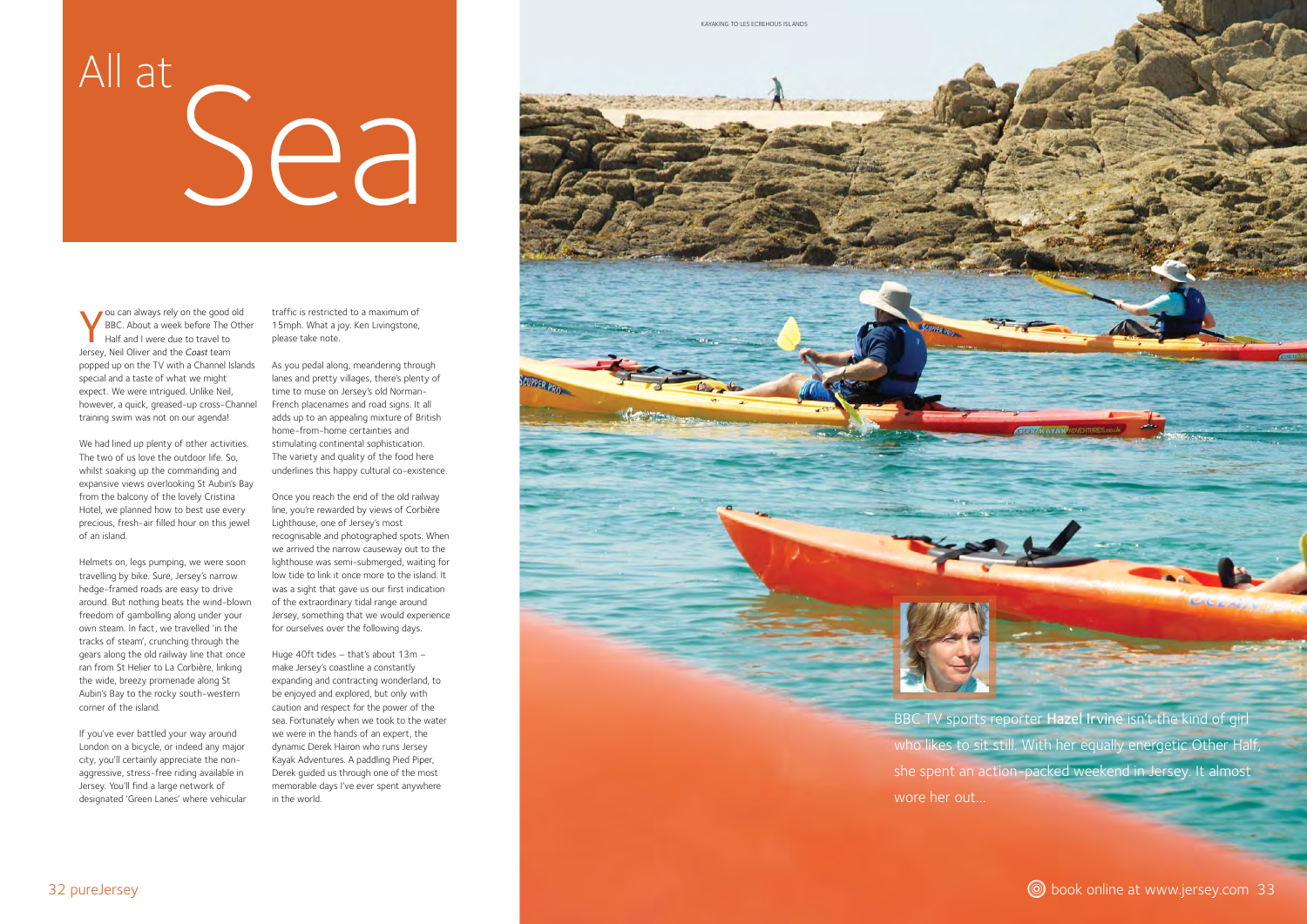'What a weird and wonderful sight these tiny islands are. At high tide all that's visible of Les Ecrehous are a handful of rocky outcrops defiantly sitting above the water line.'



Leaving the breakwater at St Catherine on a sunny, flat-calm early morning we powered away on board our 'mothership', *Equinox*, <sup>a</sup> large RIB (Rigid Inflatable Boat) with Captain Dean at the wheel. We were bound for Les Ecrehous, a granite reef six miles off the north-east coast. So special is this place that We unloaded our kayaks from the RIB and I'm almost afraid to say too much about it lest it becomes overrun with visitors and loses its magic.

What a weird and wonderful sight these tiny islands are. At high tide all that's visible of Les Ecrehous are a handful of rocky outcrops defiantly sitting above the water line. Upon them nestle a score of small huts, some of simple grey stone, others whitewashed. They were once fishermen's refuges, which have been passed down through generations of families. Now they're used as the ultimate in getaway holiday cabins. The scene reminded me of a curious collection of Monopoly houses and hotels… perched on a bit of real estate that money just can't buy.

At low tide, things get even better. The surface area of the islands expands by around 80% as the sea drains away to reveal a stony, lunar-style landscape and spectacular crescent-shaped shingle bank.

settled into our sturdy, buoyant little crafts. With paddle in hand, we began to explore the ever-rising and falling waters around the reef. The Other Half and I are hardly Olympic kayaking material but this kind of waterborne adventuring was, whilst at times energetic, surprisingly straightforward and very relaxing. Pushing through the crystal-clear water I was struck by how peaceful a place this is.

Catching the swooping cries of curlews and oystercatchers, we paddled along the socalled 'Suez Canal' between islands that bear names such as La Marmotiere and Le Blianque Île. We peered down into the lagoons. Below us long strands of black bootlace weed and fronds of pink feathery

# WATCHING THE WILDLIFE LAND CONTROL CONTROL CONTROL CONTROL CONTROL CONTROL CONTROL CONTROL CONTROL CONTROL CONTROL CONTROL CONTROL CONTROL CONTROL CONTROL CONTROL CONTROL CONTROL CONTROL CONTROL CONTROL CONTROL CONTROL CON

Sargassum were languidly going with the flow of the outgoing tide.

Les Ecrehous lies within virtual touching distance of the French mainland. Indeed fishermen and some French militants famously mounted a mini-invasion of the islands one morning in 1994, determined to wrest them from British sovereignty. They gave up on the idea around lunchtime, ate and went home.

> We did summon enough energy to squeeze in a quick and pleasant nine holes of golf at Wheatlands Golf Course, a venue opened by former Ryder Cup captain Ian Woosnam.

Happily this place still feels like a treasured secret that is shared only by those 'in-theknow' from the two nations. Indeed there were as many Tricolours as Union Jacks flying from the handful of vessels anchored in the main lagoon that balmy Saturday afternoon.

After beaching the kayaks on the main island we enjoyed a well-earned picnic lunch on the shingle beach and wandered around on (then) dry land. Moving up and amongst the little huddle of huts on La Marmotiere we came to a tiny main square. A wall still

bears the official Jersey States 'Customs House' sign sculpted into the stone.

I couldn't help but wonder what it would feel like to be stranded there at high tide in an English Channel storm with the waters rising rapidly around you. A little disconcerting, I shouldn't wonder. Indeed, as Derek regaled us with tales about the islands, I could empathise with one poor fellow who'd had to lash himself to the outside of his hut for survival during a particularly nasty night.

Fortunately for us the warm, serene conditions continued as we mounted an afternoon assault in our kayaks on the now incoming tide. With Derek's tuition, we were able to see the outer reaches of the reef by forcing our way across much faster-running streams of rushing, incoming water. Then, as we circumnavigated the smaller outcrops that poked above the tide, several large seals magically played cat-and-mouse with us as we paddled.



place. As we loaded the kayaks onto Captain Dean's sturdy 'mothership' the sea was already engulfing the islands as quickly as it had deserted them. Les Ecrehous really do stir the imagination. And sitting just a few inches above the water on a kayak is surely the best way to experience this amazing archipelago.

In truth, there's a huge range of outdoor pursuits available in Jersey that will fire your adrenaline and get the blood pumping. On the vast expanse of white sand at St Ouen's Bay we sat down for a while – a little jaded by this point, I confess – and watched scores of wet-suited surfers as they soaked up the sun and the swell. It was a cool, energetic 21st-century Jersey twist on buckets, spades and knotted handkerchiefs.

(We're already formulating plans to come back and play the island's other six courses.)

Then, there was just enough time for a last exhilarating blast of salty sea air on board yachtmaster Peter Carnegie's stunning 42ft ocean-going craft, *Caprice*. Our skipper for a four-hour trip off the southern coast of Jersey was the amiable Mark Tucker and his crew James. Although I was a little nervous about taking the helm – *Caprice* is, after all, a splendid and rather expensive vessel – Mark patiently showed me the ropes and I found myself at the wheel as the yacht reached out and tilted into a robust wind. What a thrilling feeling it was, our mainsail gripped and taut, as we surged through the waves at a healthy eight knots.

Talk about a dynamic weekend! The Other Half and I are already carbo-loading in preparation for a return visit…

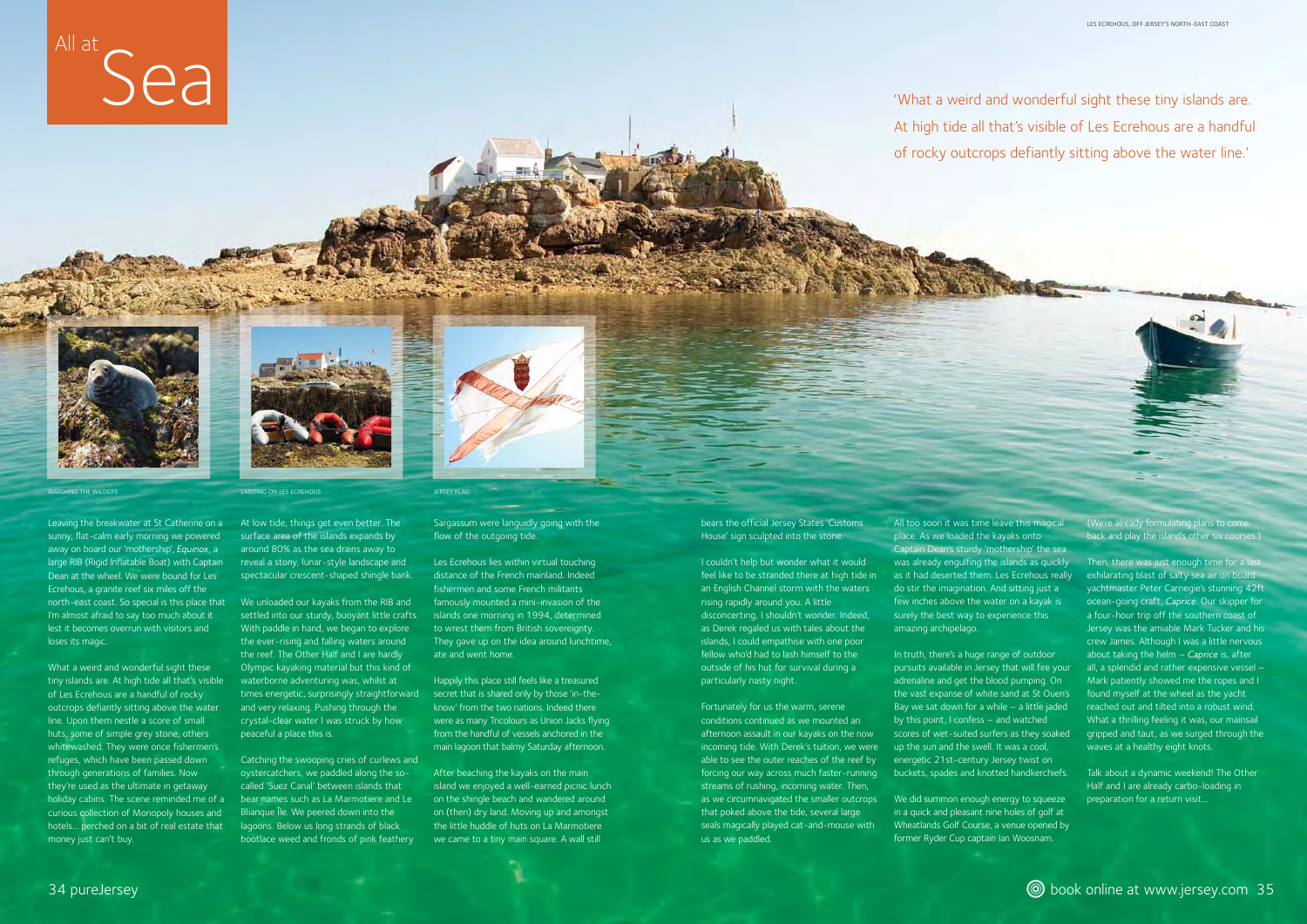# Outdoor Active

There's a huge range of activities on offer in Jersey. It's an outdoor kind of place, with good weather, big beaches, great surf and inviting seas. And inland, you can go cycling, play golf or get to grips with adventure sports. We have included some samples from our all-action activities scene here. For the full picture go to: www.jersey.com

# Jerseyfile: Activity Island



Jersey Odyssey Open all year. Tel 01534 498636 or 07700 727430 www.jerseyodyssey.co.uk

Jersey Sea Sport Centre, La Haule Slip, by St Aubin's Village Open 9am–5.30pm May–mid-September. Tel 07797 738180 www.jerseyseasport.com

Waterfront Watersports Centre, St Helier Open April–September. Tel 01534 638888 www.pureadventurejersey.com

Jersey Surf School, Watersplash, St Ouen's Bay Open April–September. Tel 01534 484005 www.cisurf.com

Kite School Jersey Open April–October. Tel 01534 638888 www.pureadventurejersey.com

Pure Adventure, St Helier Open all year. Tel 01534 638888 or 07797 721050 www.pureadventurejersey.com

Sand, Surf and Sail, St Ouen's Bay Open all year. Tel 01534 483707

Skydive Jersey Open February–November. Tel 01534 747410 or 07797 737730 www.skydivejersey.net

Surf 'n' Sun Watersports, St Brelade's Bay Open May–September. Tel 07797 736411 email: mackleys@jerseymail.co.uk

# Activity Operators

Active Island Sports, St Brelade's Bay Open All Year. Tel 07797 717564 www.activeislandsports.com

Adventures Unlimited, St Martin Open all year. Tel 01534 873074 or 07797 727503 www.jerseyadventures.com

Atlantic Waves School of Surfing, St Ouen's Bay Open May–September. Tel 01534 744157 or 07797 718150 email: atlanticlaneez@hotmail.com

Conjuring Kites Kitesurfing School, St Helier Open all year. Tel 01534 618548 or 07797 727207 email: seakites@aol.com

Extreme Jersey Open all year. Tel: 07797 717564 & 07797 736411 www.extremejersey.com

Gorey Watersports, Grouville Open daily 10am–5pm July and August. Tel 07797 816528 www.goreywatersports.com

Jersey Aero Club, Airport, St Peter Open all year. Tel 01534 743990 www.jerseyaeroclub.com

# Surfing & Bodyboarding Wakeboarding Sea Kayaking Water Skiing Windsurfing Kitesurfing Blokarting Jet Skiing **Operators** Active Island Sports ! !! Adventures Unlimited Atlantic Waves School \* Conjuring Kites School \* Extreme Jersey Gorey Watersports Jersey Aero Club Jersey Karting Jersey Kayak Adventures ! Jersey Odyssey Jersey Sea Sport Centre Jersey Surf School \* Kite School Jersey \* Pure Adventure Skydive Jersey Sand, Surf & Sail \*

Jersey Karting, The Living Legend, St Peter Open March–November. Tel 01534 485855 www.jerseyslivinglegend.co.je

Jersey's newest attraction, based in a beautiful natural valley at Les Ormes Leisure Centre in St Brelade, is scheduled to open in May 2008. Its high-adrenaline features include an exciting high ropes course with three different height levels suitable for all the family. There's also a 330ft 'Big Zipper' zip wire ride and 40ft vertical parachute descent. Other activities include a climbing and abseil tower, the 'King Swing', a low ropes/problem solving course, a military-style assault course, archery, raft building and orienteering. Tel 01534 638888

Jersey Kayak Adventures, St Clement Open all year. Tel 01534 853138 or 07797 853033 www.jerseykayakadventures.co.uk

# An Action-Packed Weekend

Hazel Irvine and her partner stayed at Hotel Cristina, Mont Felard, St Aubin's Bay, Jersey JE3 1JA. It's very comfortable and friendly, with beautiful terraces and stunning views overlooking the bay. Tel 01534 758024 www.dolanhotels.com

They Went Offshore with: Jersey Kayak Adventures, St Clement Tel 01534 853138 or 07797 853033 www.jerseykayakadventures.co.uk

Jersey Sailing Tel 01534 851983 or 07797 729240 www.jerseysailing.com

They Played Golf at: Wheatlands Golf Course, St Peter Tel 01534 888877 www.wheatlandsjersey.com

They Hired Bikes from: Zebra Cycles Tel 01534 736556 www.zebrahire.com



# Hotel Cristina Mont Felard St Aubin's Bay Jersey JE3 8EF Tel 01534 712850 Fax 01534 758028 email: cristina@dolanhotels.com www.cristinajersey.com

Visitors to the Hotel Cristina never fail to comment on the fantastic views from the balconies and terraces. Overlooking the vista of St Aubin's Bay, the south-facing hotel offers hours of sunshine to be enjoyed in the lush gardens and outdoor heated pool in the hotel's private grounds. Only a couple of minutes' walk from the beach, and just a mile and a half from Jersey's main town St Helier, the Cristina provides the perfect setting for guests to explore the island at their own pace. The bedrooms are stylishly furnished in a bright, modern style that is matched in the thriving brasserie-style Indigo Restaurant with a fresh, light menu that changes daily.

# Hotel Cristina



Surf & Sun Watersports





!



# Pure Adventure Centre

www.pureadventurejersey.com

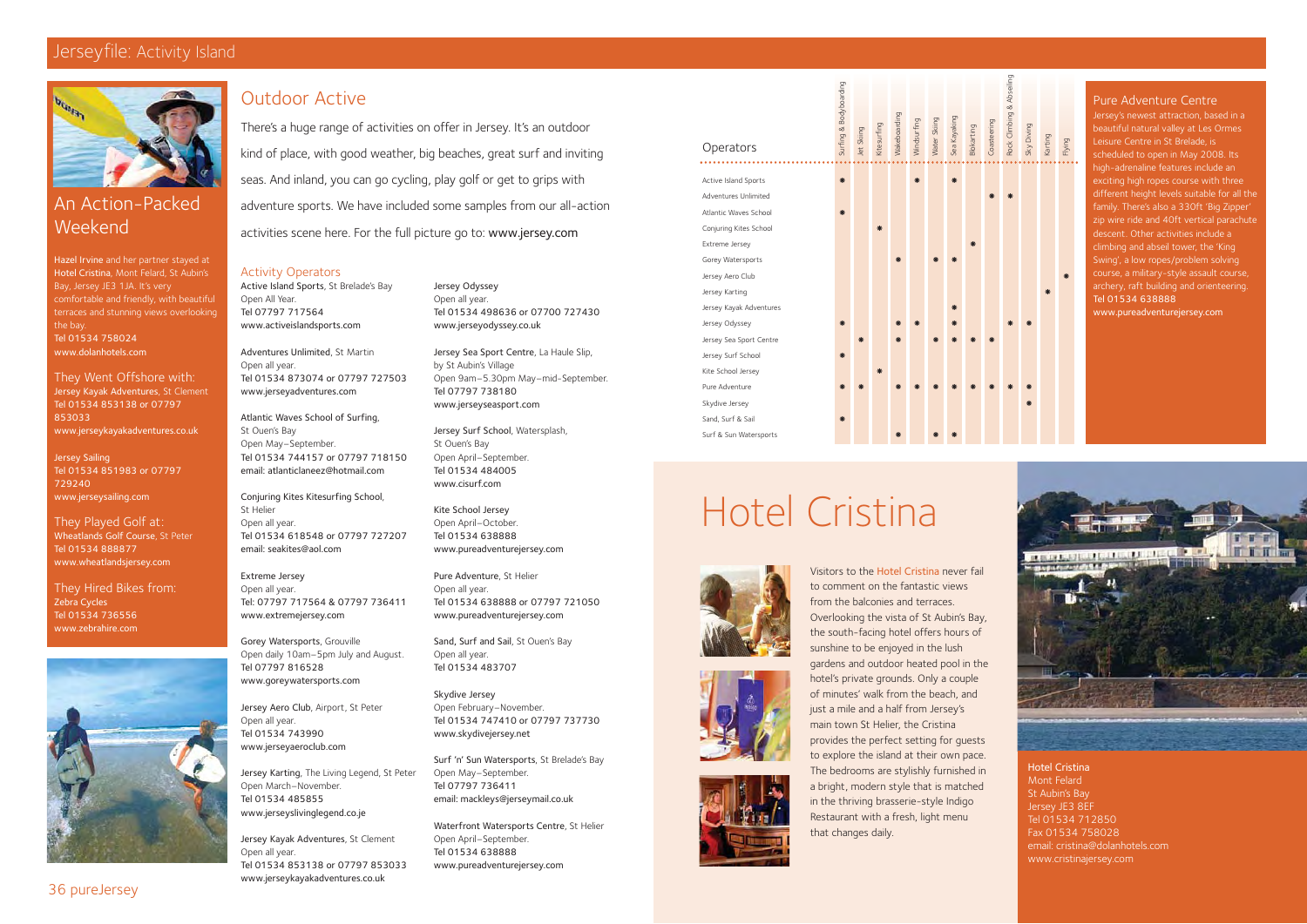







# Jerseyfile: Activity Island





Jersey Longboard Club www.jerseylongboarders.com

Jersey Surfboard Club www.surfingjersey.net

# Dive Operators

Bouley Bay Diving Centre Open all year. Tel 01534 866990 www.scubadivingjersey.com

H2O Sports Ltd, St Helier Open all year. Tel 01534 880934 or 07797 723941 www.divejersey.co.uk

Jersey Sub Aqua Club, St Helier Open all year. www.jsac.org.uk

TT Divers, St Lawrence Open all year. Tel 07797 783183 www.ttdivers.co.uk

# Sailing, Fishing and Boat Charters

Raleigh Sailing Open all year. Tel 01534 607910 or 07797 734303 www.raleighsailing.com

Anna II Fishing Trips, St Helier Available all year. Tel 01534 888552 or 07797 725301 www.fishingjersey.co.uk

Channel Charter, St Helier Available all year. Tel 07797 761902 or 07797 728099 www.channelcharter.com

Island RIB Voyages, St Helier Open all year. Tel 01534 638888 www.pureadventurejersey.com

JerseySailing.com Open all year. Tel 01534 851983 or 07797 729240 www.jerseysailing.com

Ocean Discoveries, St Helier Open all year. Tel 07797 742338 www.oceandiscoveries.co.uk South Coast Cruises, St Helier Open April–October. Tel 01534 732466 www.jerseycruises.com

Stay and Sail, Trinity Open all year. Tel 01534 869075 or 07797 820701 www.jerseystayandsail.co.uk

Tarka Sea Trips, St Clement's Open all year. Tel 01534 858046 or 07797 728316 www.tarkaseatrips.com

# Visiting Yachtsmen

The island's three yacht clubs all extend a big welcome to visiting yachtsmen.

The Royal Channel Islands Yacht Club, St Aubin Tel 01534 741023 email: rciyc@localdial.com

St Catherine's Sailing Club, St Martin Tel 01534 857741 www.scsc.org.je

More yachting information overleaf  $\rightarrow$ 

# Drive to Jersey Four days away from just £149

# **Condorbreaks include:**

- © Return Fast Ferry crossings including your car
- © Sharing a twin or double room at your choice of 15 hotels – with breakfast
- Jersey Parking Pack
- © Condorbreaks holiday information pack and island map

Prices are per person based on a minimum of two adults. Free nights are based on B&B only. Room upgrades and dinner supplements apply to the full duration. Book with Confidence ABTA V1290.

Here are just two of the 15 Jersey Breakaway hotels. See our website for the full selection.



Take your car by CONDOR FERRIES from Weymouth or Poole and enjoy Jersey at its peaceful best. You'll like the prices too – for example, four days away from just  $£149$ , and that includes taking your car FREE and a FREE hotel night. Taking your car gives you a door to door service, and you can pack as MUCH as you want. Just one call or click will book it all – stay from two nights to as long as you like.